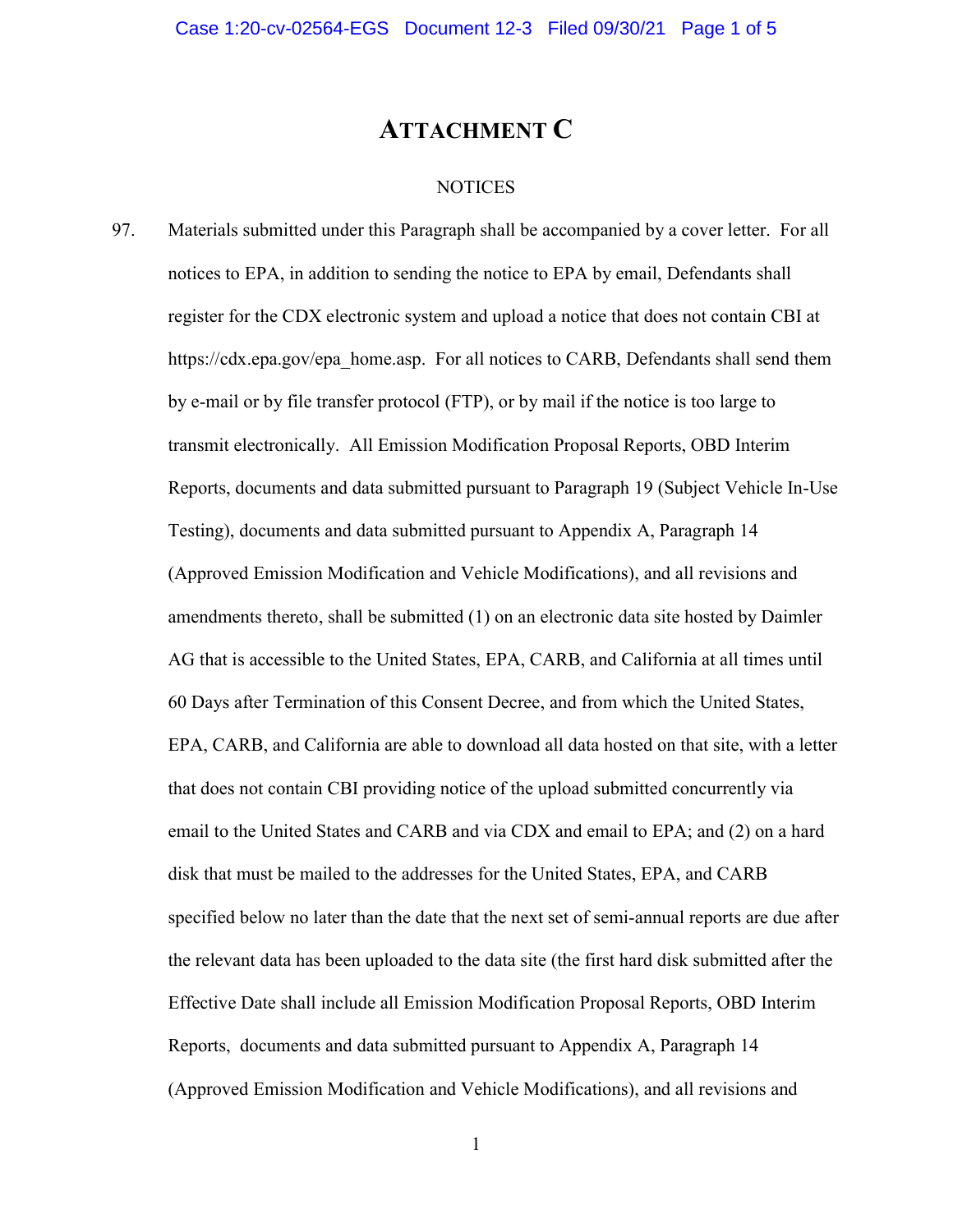## Case 1:20-cv-02564-EGS Document 12-3 Filed 09/30/21 Page 2 of 5

amendments thereto submitted as of the applicable date for that semi-annual report (except that only the final version of any Emission Modification Proposal Report that was submitted on an iterative basis shall be included), including those submitted during the period prior to the Effective Date), and an email specifying the method of mailing and tracking information shall be sent to the addresses below. If there is any discrepancy between the information submitted to the electronic data site and the information submitted on the hard disk, the information submitted to the data site shall control. Any notice that cannot be uploaded to CDX or the Daimler-hosted electronic data site or transmitted via email or via a secure server shall be provided in writing via overnight mail (and if any attachment is voluminous, it shall be provided on a disk, hard drive, or other equivalent successor technology) to the addresses below:

| As to the United States:     | DOJ at the email, or if necessary, the mail addresses<br>below<br>and<br>EPA (via CDX or the mail address below if neither<br>CDX nor email is possible)                                  |
|------------------------------|-------------------------------------------------------------------------------------------------------------------------------------------------------------------------------------------|
| As to DOJ by email:          | eescdcopy.enrd@usdoj.gov<br>Re: DJ $\#$ 90-5-2-1-11788                                                                                                                                    |
| As to DOJ by U.S. mail:      | EES Case Management Unit<br><b>Environment and Natural Resources Division</b><br>U.S. Department of Justice<br>P.O. Box 7611<br>Washington, D.C. 20044-7611<br>Re: DJ $\#$ 90-5-2-1-11788 |
| As to DOJ by overnight mail: | 4 Constitution Square<br>150 M Street, N. E.<br><b>Suite 2.900</b><br>Washington, D.C. 20002<br>Re: DJ $\#$ 90-5-2-1-11788                                                                |
| As to EPA by email:          | ortega.kellie@epa.gov<br>iddings.brianna@epa.gov                                                                                                                                          |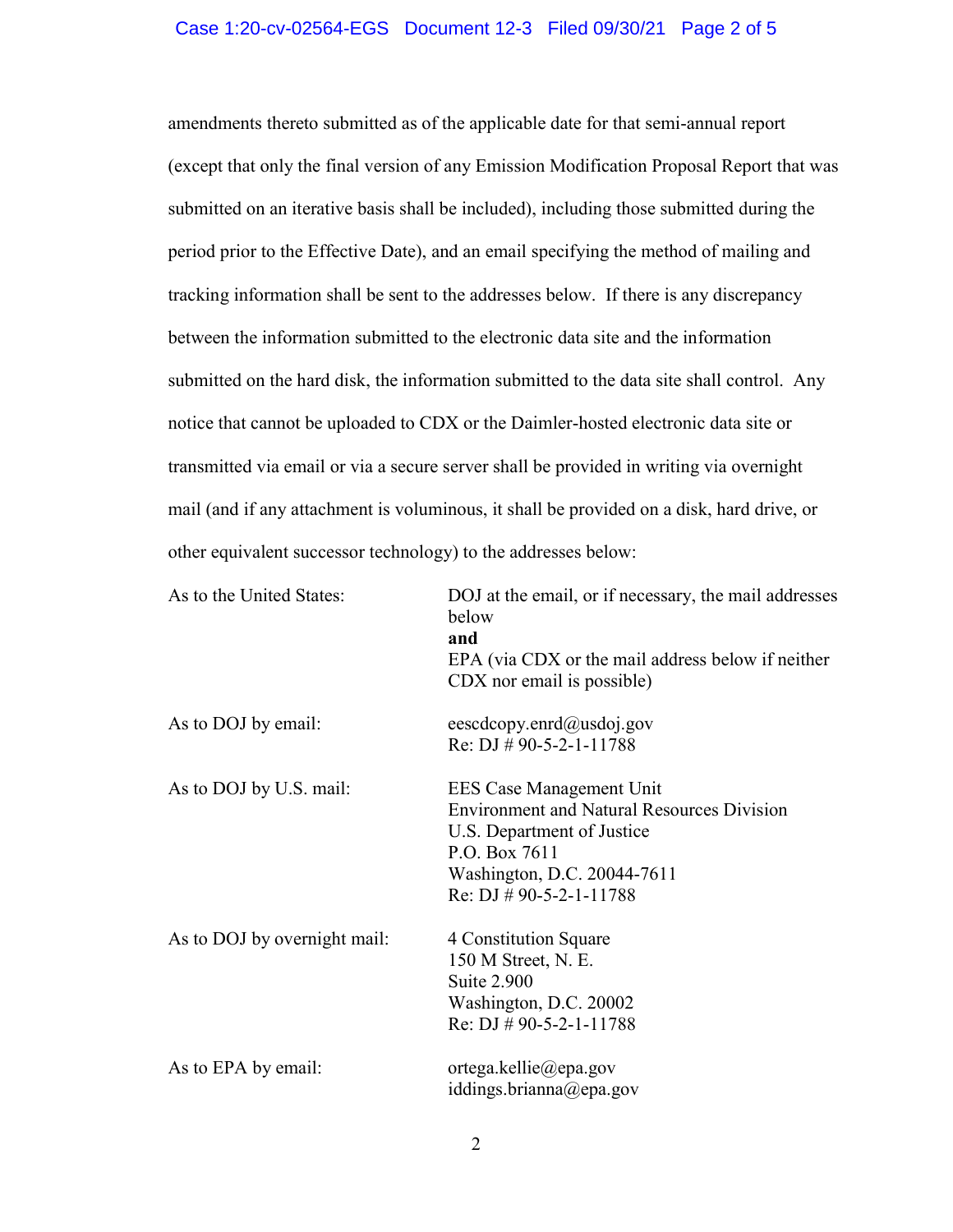As to EPA by mail: Director, Air Enforcement Division 1200 Pennsylvania Avenue NW William J Clinton South Building MC 2242A Washington, D.C. 20460

> Emission Modification Proposal Reports, OBD Interim Reports, documents and data submitted pursuant to Paragraph 19 (Subject Vehicle In-Use Testing), documents and data submitted pursuant to Appendix A, Paragraph 14 (Approved Emission Modification and Vehicle Modifications), and all revisions and amendments thereto sent via hard drive shall be further labelled, "Attn: Gregory Orehowsky," and "Time Sensitive."

> Emission Modification Proposal Reports, OBD Interim Reports, documents and data submitted pursuant to Paragraph 19 (Subject Vehicle In-Use Testing), documents and data submitted pursuant to Appendix A, Paragraph 14 (Approved Emission Modification and Vehicle Modifications), and all revisions and amendments thereto shall also be sent to OTAQ via hard drive at the following address:

Director, Compliance Division USEPA National Vehicle and Fuel Emissions Laboratory 2565 Plymouth Road Ann Arbor, MI 48105

Submissions to OTAQ shall be labelled, "Attn: Paul Dekraker" and "Time Sensitive."

| As to EPA by telephone:     | 202-564-6850                                                          |
|-----------------------------|-----------------------------------------------------------------------|
| As to CBP by email:         | Marta. Williams $(a)$ cbp.dhs.gov                                     |
| As to California:           | CARB and CA AG at the email or mail addresses<br>below, as applicable |
| As to CARB by email or FTP: | Daimler $CD$ @arb.ca.gov                                              |
| As to CARB by telephone:    | $(916)$ 322-2884                                                      |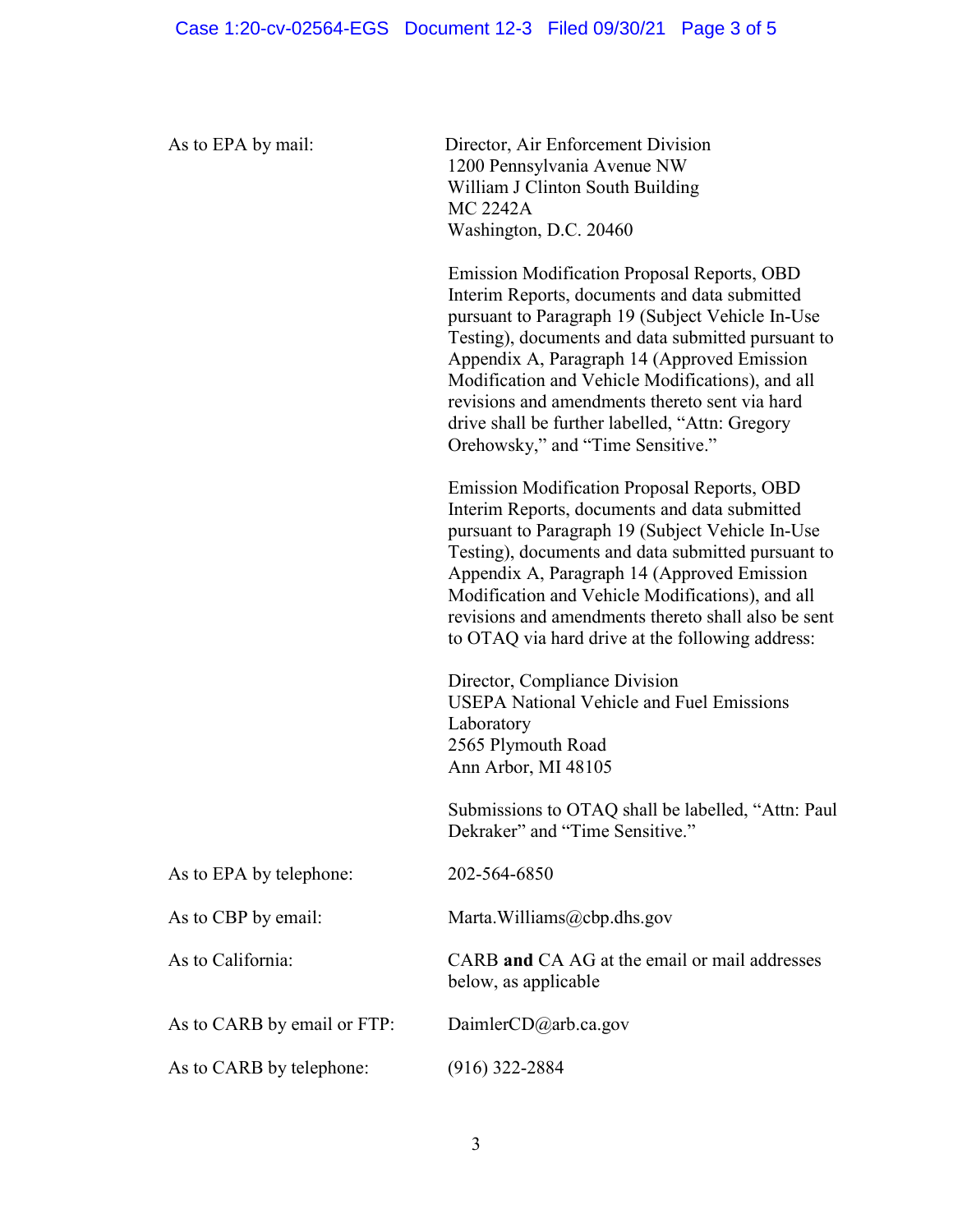| As to CARB by mail:                              | <b>Chief Counsel</b><br>California Air Resources Board<br>Legal Office<br>1001 I Street<br>Sacramento, California 95814                                                                     |
|--------------------------------------------------|---------------------------------------------------------------------------------------------------------------------------------------------------------------------------------------------|
| As to CA AG by email:                            | gary.tavetian@doj.ca.gov<br>josh.caplan@doj.ca.gov<br>john.sasaki@doj.ca.gov                                                                                                                |
| As to CA AG by mail:                             | Gary Tavetian<br><b>Supervising Deputy Attorney General</b><br><b>Natural Resources Law Section</b><br>California Department of Justice<br>300 South Spring Street<br>Los Angeles, CA 90013 |
|                                                  | Robert Byrne<br>Senior Assistant Attorney General<br><b>Natural Resources Section</b><br>Office of the Attorney General<br>P.O. Box 944255<br>Sacramento, CA 94244-2550                     |
| As to Defendants:                                | Gibson, Dunn & Crutcher, LLP, at the email or mail<br>addresses below, as applicable                                                                                                        |
|                                                  | Daimler AG, at the email or mail addresses below,<br>as applicable                                                                                                                          |
|                                                  | MBUSA, LLC, at the email or mail addresses<br>below, as applicable                                                                                                                          |
| As to one or more of the<br>Defendants by email: | rludwiszewski@gibsondunn.com<br>sfletcher@gibsondunn.com<br>dirk.lindemann@daimler.com<br>hendrik.heitsch@daimler.com<br>matthew.j.everitt@mbusa.com<br>anthony.zepf@mbusa.com              |
| As to one or more of the<br>Defendants by mail:  | Raymond B. Ludwiszewski<br>Stacie B. Fletcher<br>GIBSON, DUNN & CRUTCHER LLP<br>1050 Connecticut Avenue Northwest                                                                           |